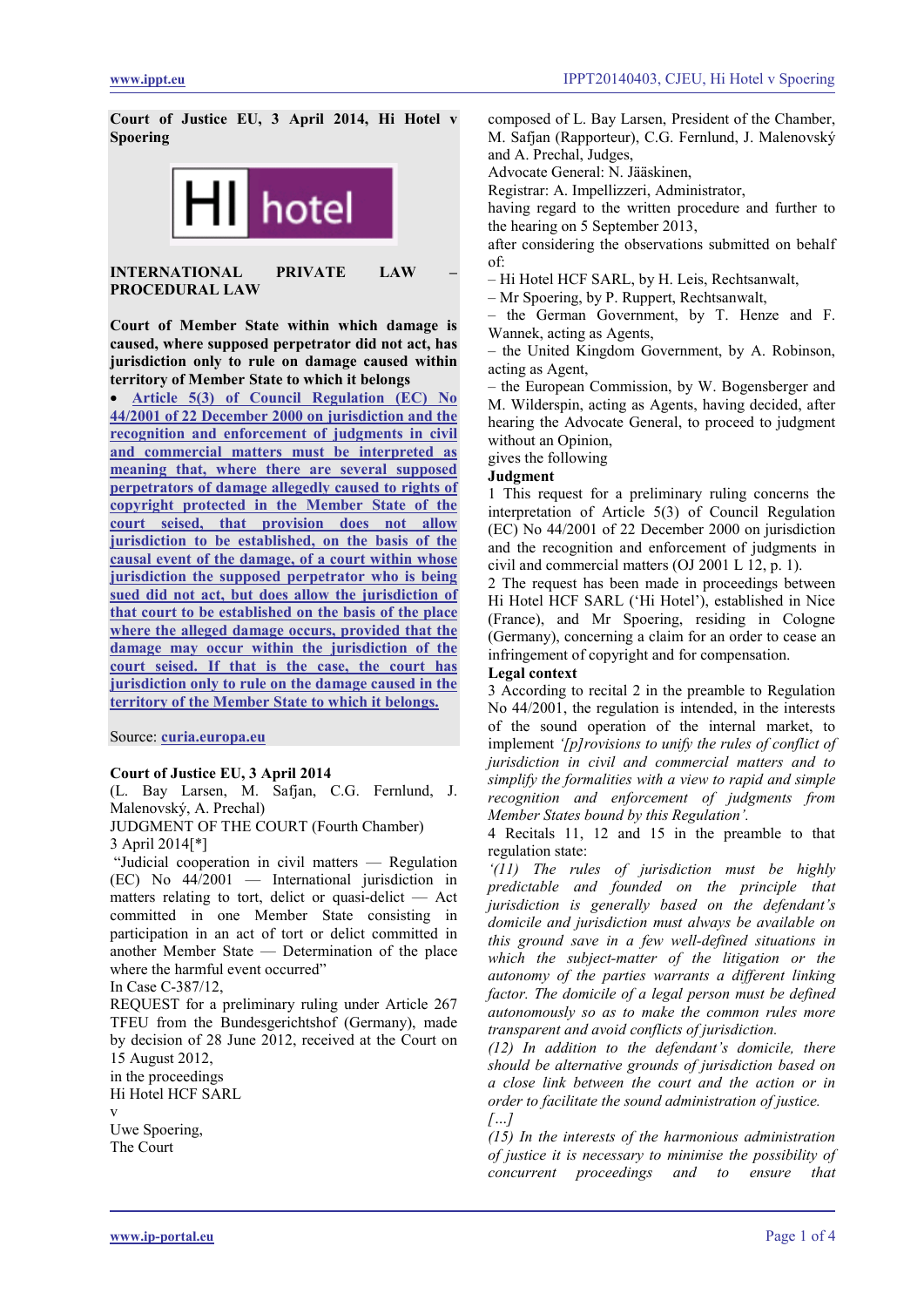*irreconcilable judgments will not be given in two Member States.[…]'.*

5 The rules on jurisdiction appear in Chapter II, 'Jurisdiction', of Regulation No 44/2001.

6 Article 2(1) of that regulation, which is in Chapter II, Section 1, 'General provisions', provides:

*'Subject to this Regulation, persons domiciled in a Member State shall, whatever their nationality, be sued in the courts of that Member State.'*

7 Article 3(1), which is also in Chapter II, Section 1, of the regulation, provides:

*'Persons domiciled in a Member State may be sued in the courts of another Member State only by virtue of the rules set out in Sections 2 to 7 of this Chapter.'*

8 Article 5(3) of the regulation, which forms part of Chapter II, Section 2, 'Special jurisdiction', provides:

*'A person domiciled in a Member State may, in another Member State, be sued:*

*[…]*

*3. in matters relating to tort, delict or quasi-delict, in the courts for the place where the harmful event occurred or may occur'.*

# **The dispute in the main proceedings and the question referred for a preliminary ruling**

9 According to the order for reference, Mr Spoering is a photographer who in February 2003, on behalf of Hi Hotel, took 25 transparencies of interior views of various rooms in the hotel run by that company in Nice. Mr Spoering granted Hi Hotel the right to use the photographs in advertising brochures and on its website. There was no written agreement on the rights of use. Hi Hotel paid the invoice for the photographs, in the amount of EUR 2 500, which contained the note 'include the rights — only for the hotel hi'.

10 In 2008 Mr Spoering noticed in a bookshop in Cologne an illustrated book with the title 'Innenarchitektur weltweit' ('Interior Architecture Worldwide'), published by Phaidon- Verlag of Berlin (Germany), containing reproductions of nine of the photographs he had taken of the interior of the hotel in Nice run by Hi Hotel.

11 Since he considered that Hi Hotel had infringed his copyright in the photographs by passing them on to a third party, namely Phaidon-Verlag, Mr Spoering brought proceedings against Hi Hotel in Cologne. He sought inter alia an order that Hi Hotel should cease reproducing or causing to be reproduced, distributing or causing to be distributed or exhibiting or causing to be exhibited within the Federal Republic of Germany, without his prior consent, the photographs mentioned in the preceding paragraph (claim for a prohibitory order), and should pay compensation for all damage which he had sustained or would sustain as a result of the conduct of Hi Hotel.

12 The order for reference states that Hi Hotel submitted that Phaidon-Verlag also has a place of business in Paris (France) and that the manager of Hi Hotel could have made the photographs in question available to that publisher. Hi Hotel stated that it did not know whether the publisher had then passed them on to its German sister company.

13 The court of first instance allowed Mr Spoering's claim, and the appeal by Hi Hotel was unsuccessful. The Bundesgerichtshof (Federal Court of Justice), before which Hi Hotel brought an appeal on a point of law, is uncertain as to whether international jurisdiction of the German courts may be established on the basis of Article 5(3) of Regulation No 44/2001.

14 The Bundesgerichtshof observes that, in view of the submissions of Hi Hotel summarised in paragraph 12 above, which have not been contradicted by Mr Spoering, the international jurisdiction of the German courts under Article 5(3) of Regulation No 44/2001 must be examined on the basis of the assumption that Phaidon-Verlag of Berlin distributed the photographs in question in Germany in breach of copyright and that Hi Hotel assisted it in so doing by handing them over to Phaidon-Verlag of Paris.

15 In those circumstances the Bundesgerichtshof decided to stay the proceedings and to refer the following question to the Court for a preliminary ruling:

*'Is Article 5(3) of Regulation … No 44/2001 to be interpreted as meaning that the harmful event occurred in one Member State (Member State A) if the tort or delict which forms the subject-matter of the proceedings or from which claims are derived was committed in another Member State (Member State B) and consists in participation in the tort or delict (principal act) committed in the first Member State (Member State A)?'*

# **Consideration of the question referred**

**Admissibility of the request for a preliminary ruling** 16 Hi Hotel submits that the request for a preliminary ruling is inadmissible because it is not relevant to the dispute in the main proceedings, since it has not yet been determined whether there was a complete assignment of the copyright to Hi Hotel. If that were the case, no infringement of copyright would be possible.

17 In that respect, it must be recalled that, according to settled case-law of the Court, questions on the interpretation of EU law referred by a national court in the factual and legislative context which that court is responsible for defining enjoy a presumption of relevance (Case C-327/12 SOA Nazionale Costruttori EU:C:2013:827, paragraph 20 and the case-law cited).

18 The Court may refuse to rule on a question referred by a national court only where it is quite obvious that the interpretation of EU law that is sought bears no relation to the actual facts of the main action or its purpose, where the problem is hypothetical, or where the Court does not have before it the factual or legal material necessary to give a useful answer to the questions submitted to it (SOA Nazionale Costruttori EU:C:2013:827, paragraph 21 and the case-law cited).

19 However, that is not the case here. As is clear from the order for reference, an interpretation of Article 5(3) of Regulation No 44/2001 is necessary for the resolution of the main proceedings, since Hi Hotel has pleaded that the German courts do not have jurisdiction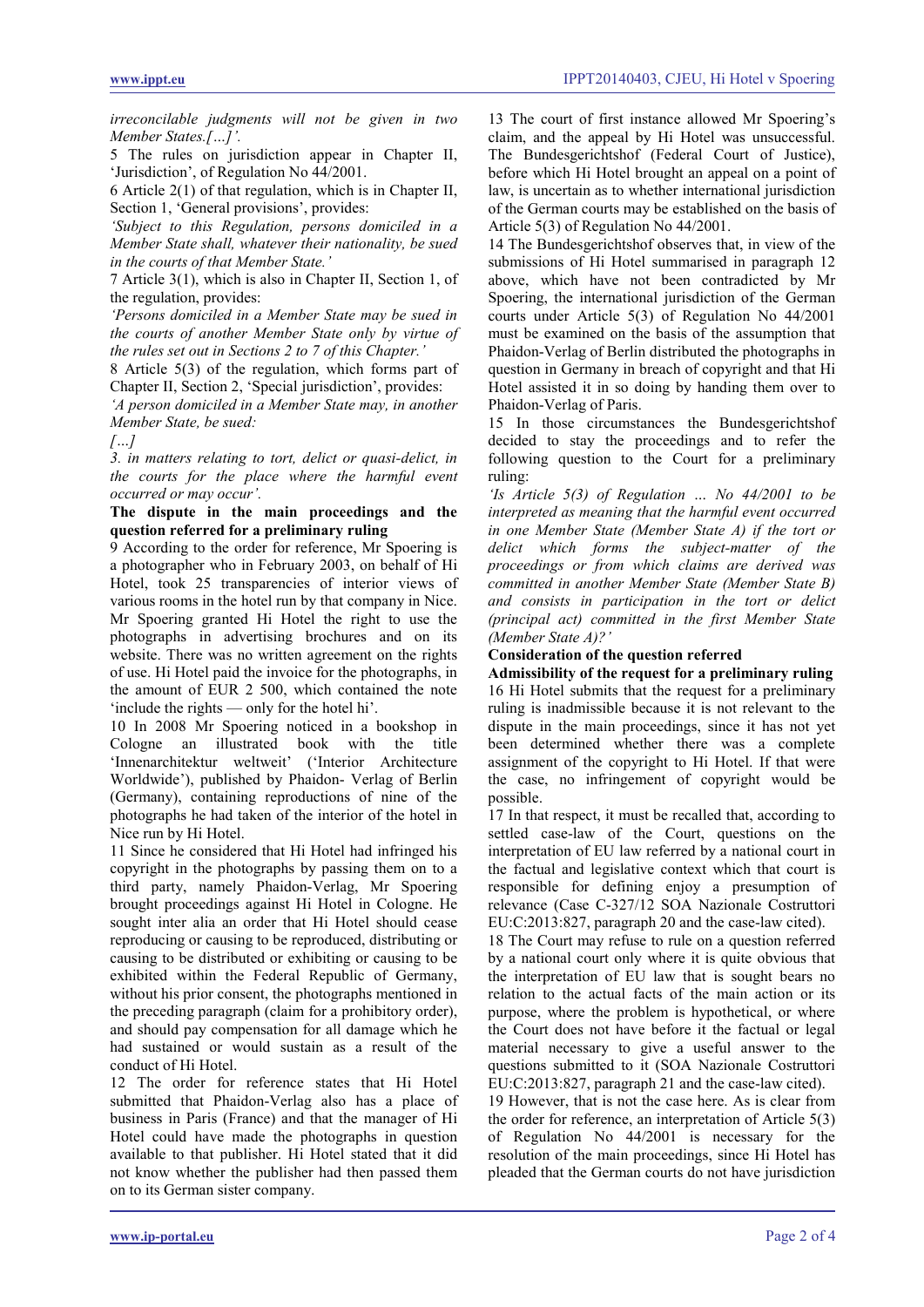to hear the case and the referring court must necessarily rule on that plea before ruling on the substance.

20 For the application of Article 5(3) of Regulation No 44/2001, the court seised may regard as established, solely for the purpose of ascertaining whether it has jurisdiction under that provision, the applicant's assertions as regards the conditions for liability in tort, delict or quasi-delict.

21 Whether those assertions are well founded falls solely within the scope of the examination of the substance of the case (see Case C-170/12 Pinckney EU:C:2013:635, paragraph 40). Since Hi Hotel's argument that the extent of the assignment of copyright to Hi Hotel has not yet been determined forms part of the substance of the main proceedings, it is not therefore capable of affecting the admissibility of the referring court's question.

22 The request for a preliminary ruling must accordingly be considered admissible.

# **Substance**

23 By its question the referring court essentially asks whether Article 5(3) of Regulation No 44/2001 is to be interpreted as meaning that, where there are several supposed perpetrators of the damage allegedly caused to rights of copyright protected in the Member State of the court seised, that provision allows jurisdiction to be established with respect to one of those perpetrators who did not act within the jurisdiction of that court.

24 It should be recalled at the outset that the provisions of Regulation No 44/2001 must be interpreted independently, by reference to its scheme and purpose (Case C-228/11 Melzer EU:C:2013:305, paragraph 22 and the case-law cited).

25 Moreover, it is only by way of derogation from the fundamental principle laid down in Article 2(1) of Regulation No 44/2001, attributing jurisdiction to the courts of the Member State in which the defendant is domiciled, that Chapter II, Section 2, of the regulation makes provision for certain cases of special jurisdiction, including that laid down in Article 5(3) of the regulation (Melzer EU:C:2013:305, paragraph 23).

26 As the jurisdiction of the courts for the place where the harmful event occurred or may occur is a rule of special jurisdiction, it must be interpreted strictly and may not be given an interpretation going beyond the cases expressly envisaged by the regulation (Melzer EU:C:2013:305, paragraph 24).

27 The fact remains that the expression 'place where the harmful event occurred or may occur' in Article 5(3) of Regulation No 44/2001 is intended to cover both the place where the damage occurred and the place of the causal event giving rise to the damage, so that the defendant may be sued, at the option of the applicant, in the courts for either of those two places (Melzer EU:C:2013:305, paragraph 25 and the caselaw cited).

28 In that respect, it is settled case-law that the rule of jurisdiction in Article 5(3) of that regulation is based on the existence of a particularly close connection between the dispute and the courts of the place where the harmful event occurred or may occur, which justifies

the attribution of jurisdiction to those courts for reasons of the sound administration of justice and the efficacious conduct of proceedings (Melzer

EU:C:2013:305, paragraph 26 and the case-law cited). 29 Since the identification of one of the points of connection recognised by the case-law mentioned in paragraph 27 above must enable the jurisdiction to be established of the court objectively best placed to determine whether the elements establishing the liability of the person sued are present, it follows that the only court which may properly be seised is the court within whose jurisdiction the relevant point of connection is situated (see, to that effect, Case C-133/11 Folien Fischer and Fofitec EU:C:2012:664, paragraph 52, and Melzer EU:C:2013:305, paragraph 28).

30 As regards the place of the causal event, it is clear that, according to the order for reference, several persons are supposed to have brought about the alleged harmful event. Hi Hotel, the only party sued in the main proceedings, acted in France, in other words outside the jurisdiction of the court in which it was sued.

31 As the Court has already noted, in circumstances in which one only of several supposed perpetrators of alleged damage is sued in a court within whose jurisdiction he has not acted, it cannot be considered that the causal event occurred within the jurisdiction of that court for the purposes of Article 5(3) of Regulation No 44/2001 (see Melzer EU:C:2013:305, paragraph 40).

32 Consequently, Article 5(3) of that regulation does not allow jurisdiction to be established on the basis of the place of the causal event with respect to one of the supposed perpetrators of the damage who has not acted within the jurisdiction of the court seised (see Melzer EU:C:2013:305, paragraph 41).

33 However, in contrast to the Melzer case (EU:C:2013:305), in the present case the referring court has not limited its question to the interpretation of Article 5(3) of the regulation for the sole purpose of establishing the jurisdiction of the German courts on the basis of the causal event of the alleged damage.

34 Accordingly, it must also be examined whether, in circumstances such as those at issue in the main proceedings, where several supposed perpetrators of the alleged damage have acted in different Member States, Article 5(3) of Regulation No 44/2001 allows jurisdiction to be attributed, on the basis of the occurrence of the damage, to the courts of a Member State with respect to one of the supposed perpetrators of the damage, even though he did not act within the jurisdiction of the court seised.

35 It should be noted that jurisdiction to hear an action in tort, delict or quasi-delict may be established in favour of the court seised of a claim for a finding of a breach of copyright, where the Member State in which that court is situated protects the rights of copyright relied on by the applicant and the alleged damage may occur within the jurisdiction of the court seised (see Pinckney EU:C:2013:635, paragraph 43).